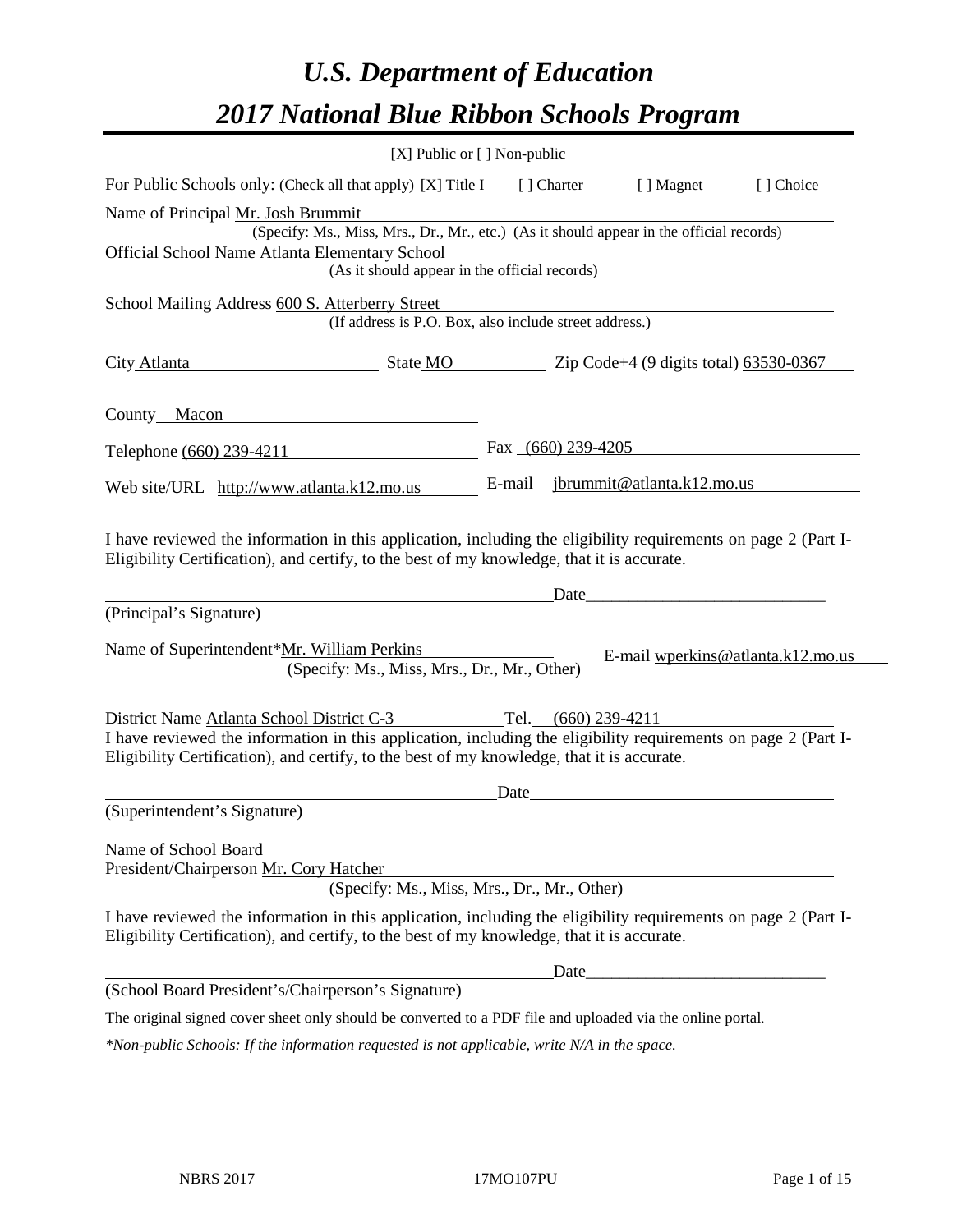The signatures on the first page of this application (cover page) certify that each of the statements below, concerning the school's eligibility and compliance with U.S. Department of Education and National Blue Ribbon Schools requirements, are true and correct.

- 1. The school configuration includes one or more of grades K-12. (Schools on the same campus with one principal, even a K-12 school, must apply as an entire school.)
- 2. All nominated public schools must meet the state's performance targets in reading (or English language arts) and mathematics and other academic indicators (i.e., attendance rate and graduation rate), for the all students group and all subgroups, including having participation rates of at least 95 percent using the most recent accountability results available for nomination.
- 3. To meet final eligibility, all nominated public schools must be certified by states prior to September 2017 in order to meet all eligibility requirements. Any status appeals must be resolved at least two weeks before the awards ceremony for the school to receive the award.
- 4. If the school includes grades 7 or higher, the school must have foreign language as a part of its curriculum.
- 5. The school has been in existence for five full years, that is, from at least September 2011 and each tested grade must have been part of the school for the past three years.
- 6. The nominated school has not received the National Blue Ribbon Schools award in the past five years: 2012, 2013, 2014, 2015, or 2016.
- 7. The nominated school has no history of testing irregularities, nor have charges of irregularities been brought against the school at the time of nomination. The U.S. Department of Education reserves the right to disqualify a school's application and/or rescind a school's award if irregularities are later discovered and proven by the state.
- 8. The nominated school has not been identified by the state as "persistently dangerous" within the last two years.
- 9. The nominated school or district is not refusing Office of Civil Rights (OCR) access to information necessary to investigate a civil rights complaint or to conduct a district-wide compliance review.
- 10. The OCR has not issued a violation letter of findings to the school district concluding that the nominated school or the district as a whole has violated one or more of the civil rights statutes. A violation letter of findings will not be considered outstanding if OCR has accepted a corrective action plan from the district to remedy the violation.
- 11. The U.S. Department of Justice does not have a pending suit alleging that the nominated school or the school district as a whole has violated one or more of the civil rights statutes or the Constitution's equal protection clause.
- 12. There are no findings of violations of the Individuals with Disabilities Education Act in a U.S. Department of Education monitoring report that apply to the school or school district in question; or if there are such findings, the state or district has corrected, or agreed to correct, the findings.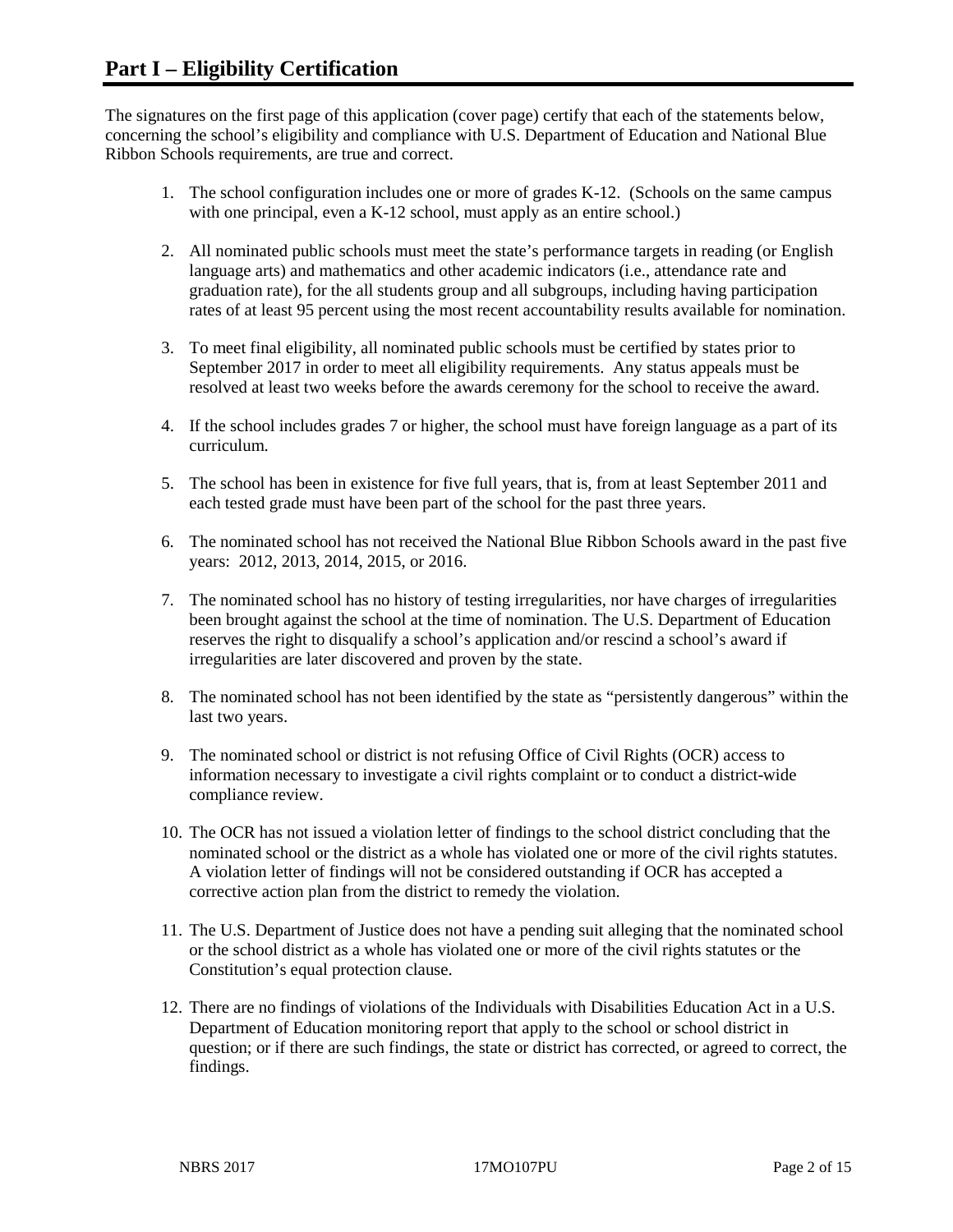#### **Data should be provided for the most recent school year (2016-2017) unless otherwise stated.**

#### **DISTRICT**

1. Number of schools in the district  $1$  Elementary schools (includes K-8) (per district designation): 0 Middle/Junior high schools 1 High schools 0 K-12 schools

2 TOTAL

**SCHOOL** (To be completed by all schools)

- 2. Category that best describes the area where the school is located:
	- [] Urban or large central city [ ] Suburban with characteristics typical of an urban area [ ] Suburban [X] Small city or town in a rural area [ ] Rural
- 3. Number of students as of October 1, 2016 enrolled at each grade level or its equivalent in applying school:

| Grade                           | # of         | # of Females   | <b>Grade Total</b> |
|---------------------------------|--------------|----------------|--------------------|
|                                 | <b>Males</b> |                |                    |
| <b>PreK</b>                     | 0            | 0              | $\theta$           |
| K                               | 10           | $\overline{2}$ | 12                 |
| $\mathbf{1}$                    | 5            | 6              | 11                 |
| $\overline{2}$                  | 5            | 11             | 16                 |
| 3                               | 11           | 8              | 19                 |
| 4                               | 12           | $\overline{2}$ | 14                 |
| 5                               | 6            | 9              | 15                 |
| 6                               | 7            | 12             | 19                 |
| 7                               | 0            | 0              | 0                  |
| 8                               | 0            | $\theta$       | 0                  |
| 9                               | 0            | 0              | 0                  |
| 10                              | 0            | 0              | 0                  |
| 11                              | 0            | 0              | 0                  |
| 12 or higher                    | 0            | 0              | 0                  |
| <b>Total</b><br><b>Students</b> | 56           | 50             | 106                |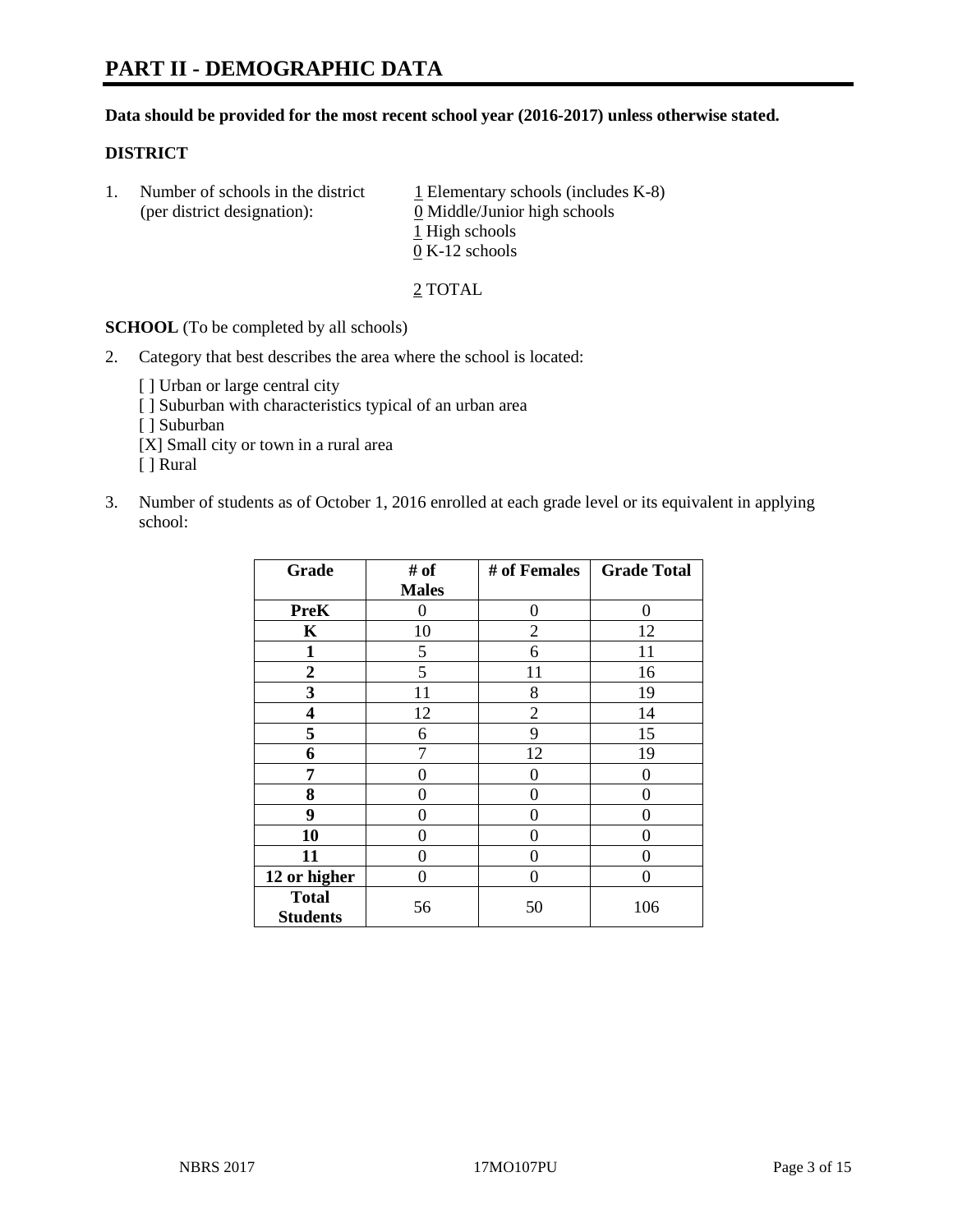the school: 0 % Asian

4. Racial/ethnic composition of  $\qquad 0 \%$  American Indian or Alaska Native

0 % Black or African American

0 % Hispanic or Latino

0 % Native Hawaiian or Other Pacific Islander

100 % White

- 0 % Two or more races
	- **100 % Total**

(Only these seven standard categories should be used to report the racial/ethnic composition of your school. The Final Guidance on Maintaining, Collecting, and Reporting Racial and Ethnic Data to the U.S. Department of Education published in the October 19, 2007 *Federal Register* provides definitions for each of the seven categories.)

5. Student turnover, or mobility rate, during the 2015 – 2016 school year: 17%

This rate should be calculated using the grid below. The answer to (6) is the mobility rate.

| <b>Steps For Determining Mobility Rate</b>    | Answer |
|-----------------------------------------------|--------|
| $(1)$ Number of students who transferred to   |        |
| the school after October 1, 2015 until the    |        |
| end of the 2015-2016 school year              |        |
| (2) Number of students who transferred        |        |
| from the school after October 1, 2015 until   | 10     |
| the end of the 2015-2016 school year          |        |
| (3) Total of all transferred students [sum of | 17     |
| rows $(1)$ and $(2)$ ]                        |        |
| (4) Total number of students in the school as | 101    |
| of October 1, 2015                            |        |
| (5) Total transferred students in row (3)     |        |
| divided by total students in row (4)          | 0.168  |
| $(6)$ Amount in row $(5)$ multiplied by 100   |        |

6. English Language Learners (ELL) in the school:  $0\%$ 

0 Total number ELL

Specify each non-English language represented in the school (separate languages by commas): NA

- 7. Students eligible for free/reduced-priced meals: 56 % Total number students who qualify: 59
- 8. Students receiving special education services: 14 %

15 Total number of students served

Indicate below the number of students with disabilities according to conditions designated in the Individuals with Disabilities Education Act. Do not add additional conditions. It is possible that students may be classified in more than one condition.

| 1 Autism                              | $\underline{0}$ Orthopedic Impairment   |
|---------------------------------------|-----------------------------------------|
| 0 Deafness                            | 3 Other Health Impaired                 |
| 0 Deaf-Blindness                      | 6 Specific Learning Disability          |
| 1 Emotional Disturbance               | 3 Speech or Language Impairment         |
| 0 Hearing Impairment                  | 0 Traumatic Brain Injury                |
| 1 Mental Retardation                  | 0 Visual Impairment Including Blindness |
| $\underline{0}$ Multiple Disabilities | <b>0</b> Developmentally Delayed        |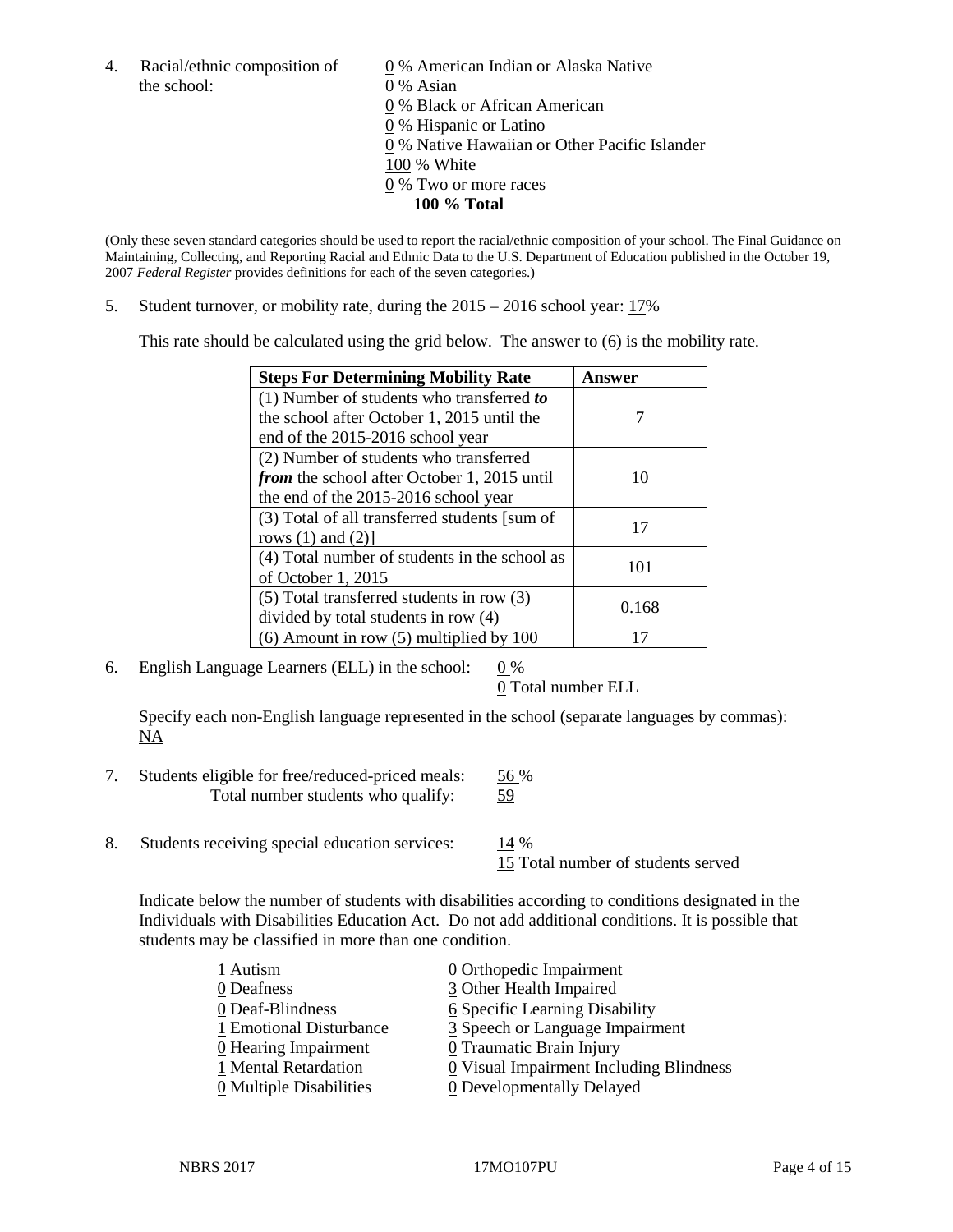- 9. Number of years the principal has been in her/his position at this school:  $\frac{4}{3}$
- 10. Use Full-Time Equivalents (FTEs), rounded to nearest whole numeral, to indicate the number of school staff in each of the categories below:

|                                        | <b>Number of Staff</b>      |  |  |
|----------------------------------------|-----------------------------|--|--|
| Administrators                         |                             |  |  |
| Classroom teachers including those     |                             |  |  |
| teaching high school specialty         | 7                           |  |  |
| subjects                               |                             |  |  |
| Resource teachers/specialists/coaches  |                             |  |  |
| e.g., reading, math, science, special  | 8                           |  |  |
| education, enrichment, technology,     |                             |  |  |
| art, music, physical education, etc.   |                             |  |  |
| Paraprofessionals under the            |                             |  |  |
| supervision of a licensed professional | 3                           |  |  |
| supporting single, group, or classroom |                             |  |  |
| students.                              |                             |  |  |
| Student support personnel              |                             |  |  |
| e.g., guidance counselors, behavior    |                             |  |  |
| interventionists, mental/physical      |                             |  |  |
| health service providers,              | $\mathcal{D}_{\mathcal{L}}$ |  |  |
| psychologists, family engagement       |                             |  |  |
| liaisons, career/college attainment    |                             |  |  |
| coaches, etc.                          |                             |  |  |

- 11. Average student-classroom teacher ratio, that is, the number of students in the school divided by the FTE of classroom teachers, e.g.,  $22:1 \qquad 10:1$
- 12. Show daily student attendance rates. Only high schools need to supply yearly graduation rates.

| <b>Required Information</b> | 2015-2016 | 2014-2015 | 2013-2014 | 2012-2013 |     |
|-----------------------------|-----------|-----------|-----------|-----------|-----|
| Daily student attendance    | 96%       | 96%       | 97%       | 96%       | 96% |
| High school graduation rate | 0%        | 0%        | 0%        | 9%        | 0%  |

#### 13. **For high schools only, that is, schools ending in grade 12 or higher.**

Show percentages to indicate the post-secondary status of students who graduated in Spring 2016.

| <b>Post-Secondary Status</b>                  |    |
|-----------------------------------------------|----|
| Graduating class size                         |    |
| Enrolled in a 4-year college or university    | 0% |
| Enrolled in a community college               | 0% |
| Enrolled in career/technical training program | 0% |
| Found employment                              | 0% |
| Joined the military or other public service   | 0% |
| .)ther                                        |    |

14. Indicate whether your school has previously received a National Blue Ribbon Schools award. Yes No X

If yes, select the year in which your school received the award.

15. In a couple of sentences, provide the school's mission or vision statement.

The mission of the Atlanta C-3 School District is to help students achieve maximum intellectual and personal development and function successfully in a global society.

16. **For public schools only**, if the school is a magnet, charter, or choice school, explain how students are chosen to attend.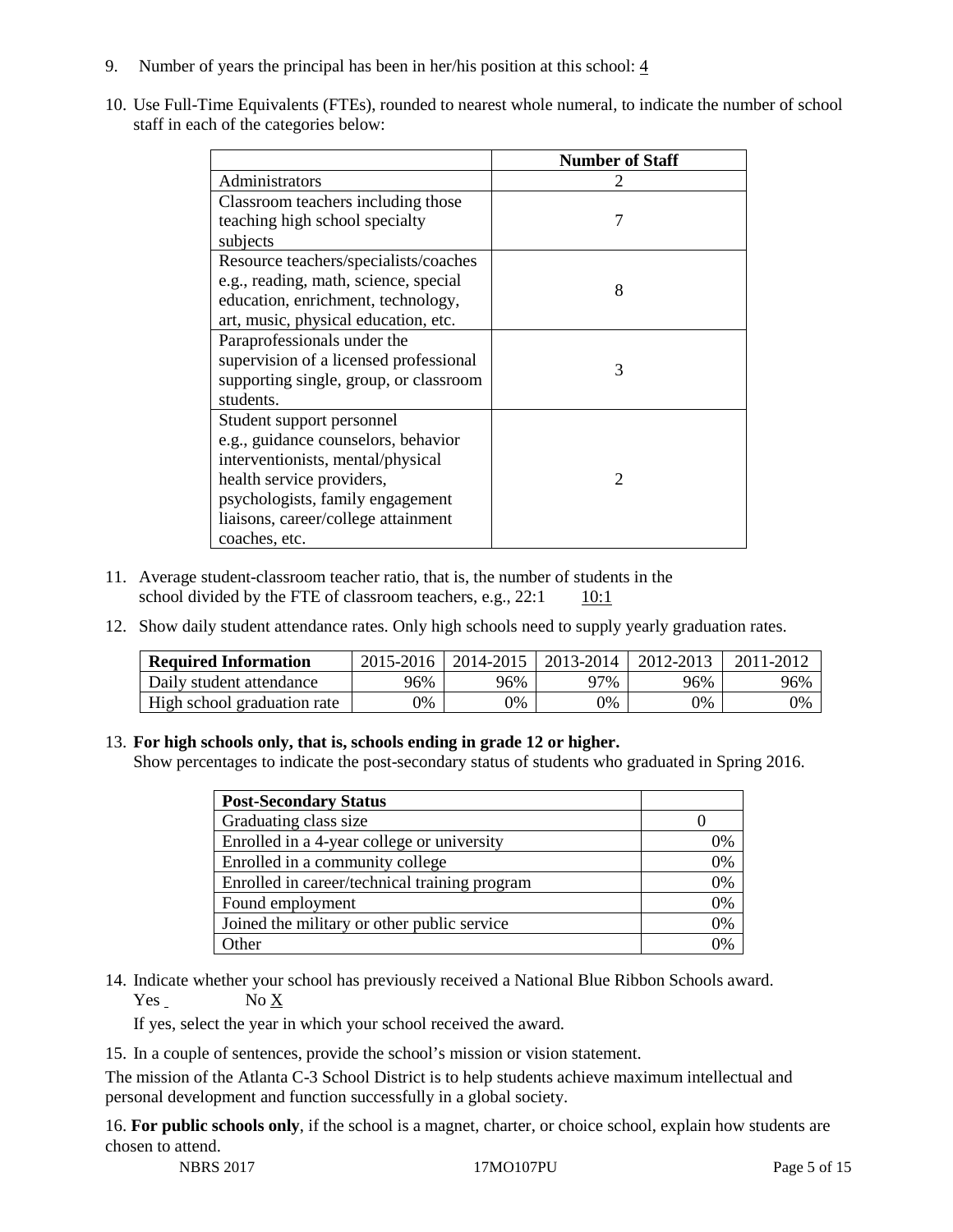# **PART III – SUMMARY**

The Atlanta C-3 School District is located in a small low-income town in a rural community in Northeast Missouri. It consists of students blended from two communities. According to the 2010 census, the small town of Atlanta has a population of 385 people. It was joined by students from the tiny town of Elmer, Missouri, population 80, when its elementary school closed in 1991 due to low attendance and poor facilities. Approximately 50% of the students receive free and reduced breakfasts and lunches. The area of the district is approximately 168 square miles. Atlanta is home to a few family-owned businesses, including a tire shop, a building supplies store, and a funeral home. Three churches are also prominent features of the town. There is a tiny post office, but it is only open part time, due to budget cuts. The community members of the school district are employed in a variety of occupations ranging from farmers and construction workers to nurses and teachers. Most people must commute to neighboring communities for their jobs, due to limited opportunities in the town. The school is actually the largest single employer in the district, with 44 employees. The school's mascot is the hornet, which represents us well. We may be little, but we are mighty and can fly high to success with high expectations and the support of those around us. The community that makes up the Atlanta C-3 School District is a close-knit group of people with the school binding them together as the hub of the community. The community supports the school district and the school district supports the community. All school functions are packed with family and friends. Whether it is the back-to-school picnic, the Christmas concert, or the spring music, art and drama program, the Halloween parade, or kindergarten graduation, the community shows up and supports the students.

Atlanta C-3 School is always bustling during the school year with both academic and extracurricular activities, and it is also used in the summer. The school district encourages the community to use its facilities year round. For example, many children participate in elementary basketball programs, run by the parent teacher organization and the booster club. They practice and then compete against students from other towns, with family and friends cheering them on from the bleachers. A small weight room is also available to the community and faculty members for exercise purposes before and after school hours. Summer camps are conducted by the high school basketball, baseball and softball coaches to provide activities for the elementary students. Also, the Atlanta summer league baseball program uses the school's baseball diamond for practices and games. In June, when the town has the Atlanta Homecoming, the school donates the use of folding chairs and tables. Members of the faculty and staff donate their time alongside the community members to work at the food stand, bake cakes and pies for the ice cream stand or cake walk, or help with organizing the games for the children.

The community pulls together in times of disaster. In the midst of a storm, the roof blew off the elementary school one spring night in 2015. That next morning faculty, parents, community members, and students showed up to help clean up the mess. We all have pride in our facilities. This community-centered mindset is passed on from generation to generation. We have some students who are the fourth generation of their families to attend Atlanta C-3 School. We often see former students with young families returning to the community to live, because they want their children to experience that small-town support they remember growing up.

We believe it is the community support that is one important key to the Atlanta C-3 school district's rich history of academic success. Another important key is the dedication and hard work of the administration, faculty and staff to maintain high standards for our students to be successful in life. Our teachers collaborate with each other and share successful strategies and policies to ensure smooth transitions from grade-level to grade-level.

Our mission statement spells out SUCCESS. We want our students to be:

Self-directed learners who Utilizes and applies information and ideas Complex problem solvers and decision makers Competent individuals in basic and advanced academic skills Effective communicators

NBRS 2017 17MO107PU Page 6 of 15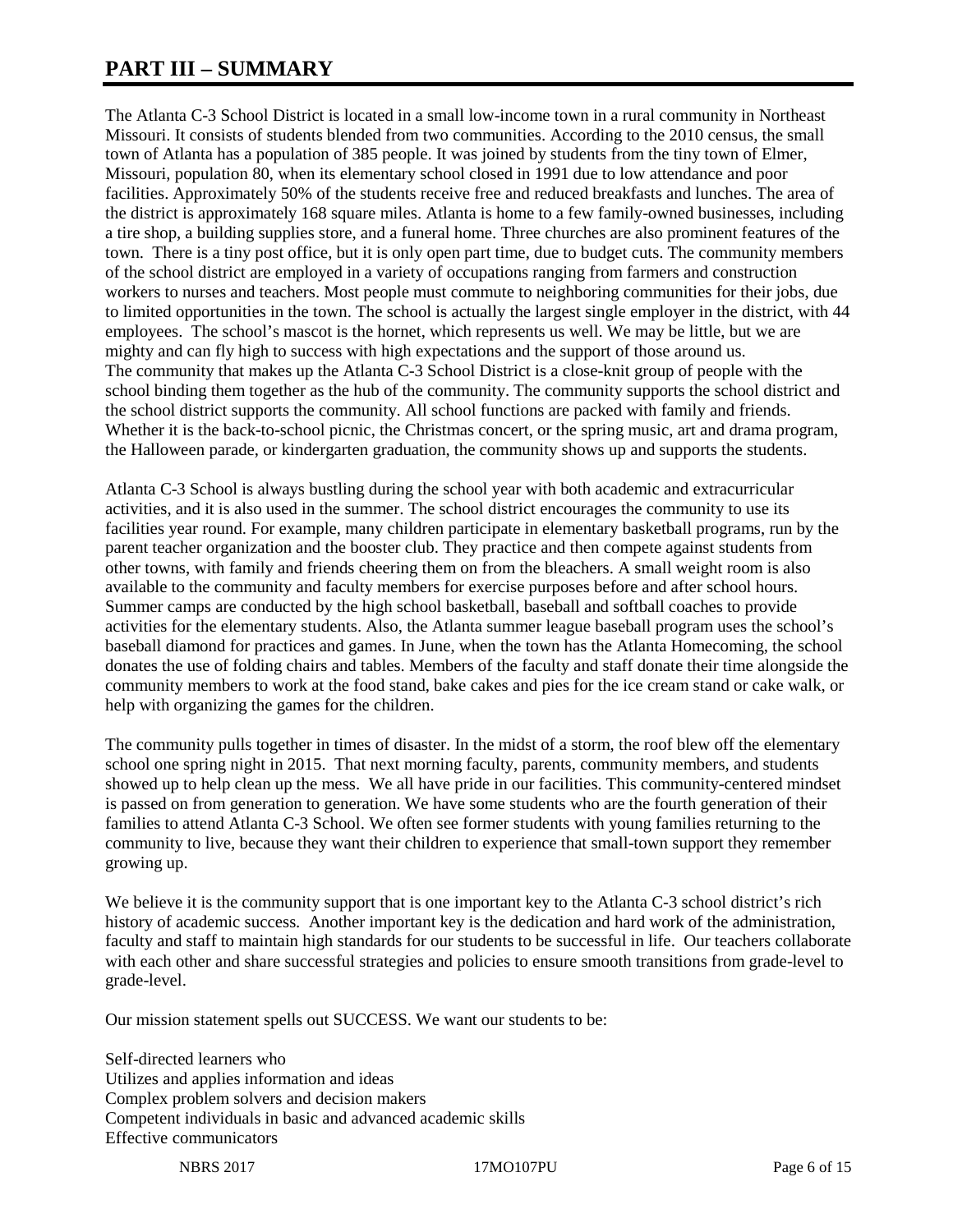Society contributors Self-confident, responsible individuals

These academic successes achieved by students and faculty are evident in the excellence in performance awards, positive annual performance reports and school improvement reviews. Our high school math teacher is the sponsor of the elementary math team, which consists of fourth, fifth, and sixth grade students, and they have also earned awards at area competitions.

We believe all students can be successful. When we see that a student is struggling to be successful academically, interventions are in place to assist him or her. These include: RTI (Response to Intervention), Title I programs in reading and math, an At-Risk Coordinator, and the Hornet Club, where students can receive after school tutoring.

Our school located in Atlanta, Missouri may be small, but it is a strong combination of the community members, students, teachers, support staff, and administrators who work together and encourage each other in all situations. We are dedicated to our first priority the continued success of our students.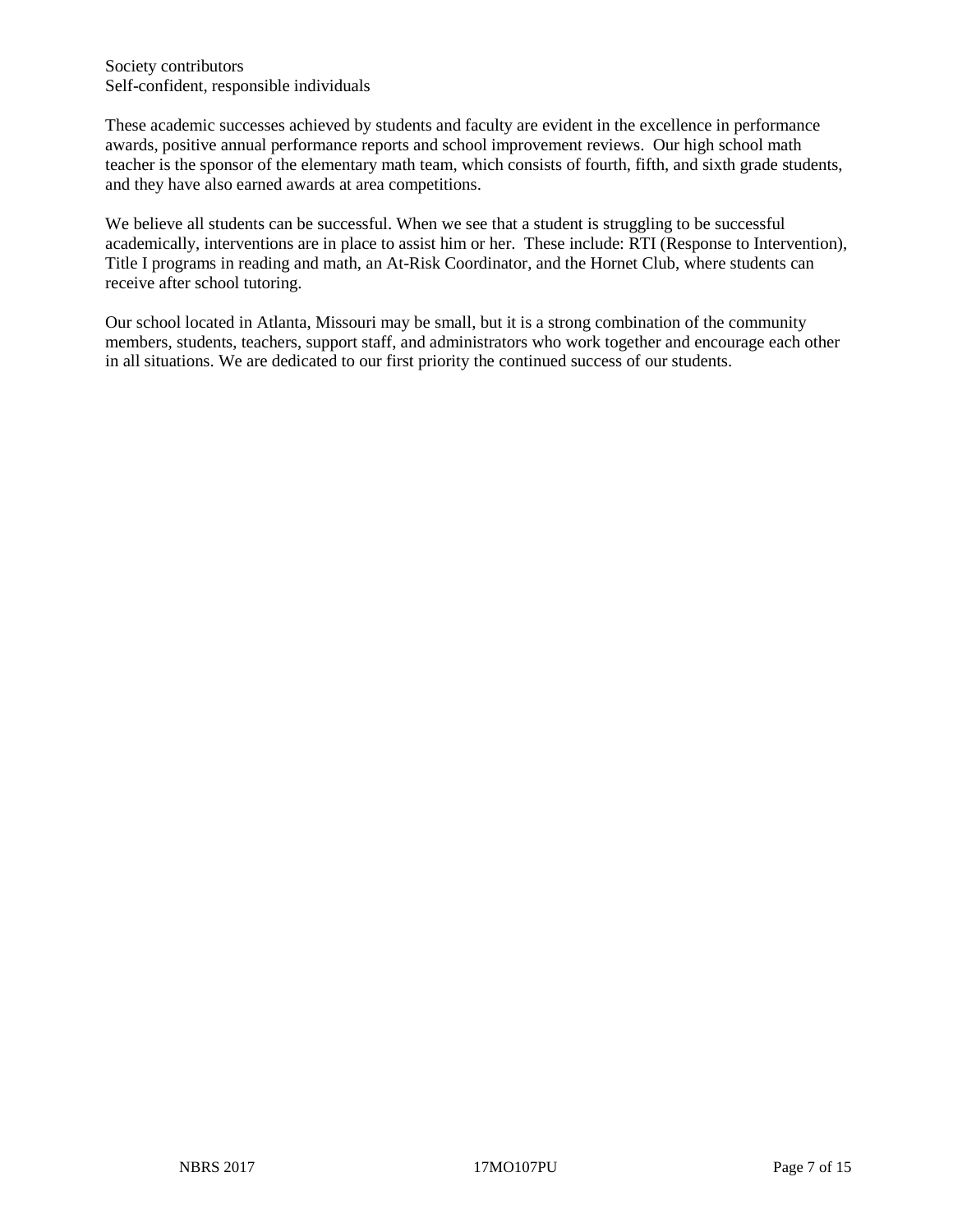# **1. Core Curriculum:**

The Atlanta C-3 School provides a rigorous core curriculum for our students. The curriculum used is research-based and supports the Missouri Learning Standards and the Common Core State Standards. Our curriculum is vertically and cross-curricular aligned. Needs assessments are continually completed and reviewed. Our faculty analyzes many sources of data, and adjusts the curriculum accordingly. Our district uses various methods to engage students, enhance learning and interest, and appeal to their differing learning styles. Enrichment activities, such as field trips and subject-specific programs, are in place. In the core curriculum areas of reading/English language arts and math, the use of programs such as Reading Counts and Rocket Math help students improve their fact recall and reading comprehension skills, track their own progress, and encourage parents to work with their students. Teachers communicate home to parents what levels their children are on or how many Reading Counts points they need to complete.

In reading and English language arts, students are taught reading strategies to utilize before, during, and after reading. Before reading, students may engage in a picture walk. As they read, students are encouraged to predict or ask questions about what they think will happen in pages to come. After reading, students confirm or reject predictions as well as make other predictions beyond the text. In the lower elementary, students journal daily, based on writing prompts created by the classroom teacher. In grades two through six, students utilize the Reading Counts program. Reading Counts requires students to read varying amounts of books based on the grade level of the student. The Reading Counts program awards points for reading a book according to the reading level and successful completion of an assessment over that book. Each quarter students are required to read a designated amount of points worth of books based on their grade level. In first grade, the Reading Recovery program is used. Students are assessed, and those students needing interventions are given one-on-one support by our Title I reading teacher. The Reading Recovery program has seen great success. We also enrich the reading experience by inviting authors and illustrators of books come visit our students for assemblies. Students in grades four through six annually attend the literature festival at Truman State University's campus.

Students are engaged mathematically through the use of manipulatives and graphic organizers and by creating representations to solve higher-order thinking problems. Students gain foundational concepts in addition, subtraction, multiplication, and division through the Rocket Math program. In the Rocket Math program, students work daily through the operations on timed assessments starting at level "A" and progressing to level "Z". Students start the year at level "A" in addition. Once they get to level "Z" in addition, they move on to subtraction, then multiplication, and finally to division. To complete a level, students are required to correctly answer a certain number of math facts in a specified amount of time. This requires students to know and be able to recall their basic math facts quickly. Students and teachers work together to set specific, individualized goals. Students who achieve their goals more quickly are pushed on to higher levels. Each student works at his or her own pace, but all are rewarded for accomplishing different levels.

Our science curriculum is vertically aligned utilizing the resource Interactive Science by Pearson. Students engage in the scientific method and work together to generate hypotheses, perform experiments, and communicate their results. The fifth and sixth grades conduct a science fair in May each year where they present their experiments to the rest of the elementary students and community members.

Students are engaged in social studies and civic learning through a variety of experiences, including annual field trips. Fourth grade students take a yearly field trip to the state capital to see our state legislators in action. Students in fifth and sixth grade participate each year in the School of Economics held in Blue Springs, Missouri. At the School of Economics, students are immersed in the world of economic activity and civic duty. They are assigned a country of origin and experience the immigration process through a hypothetical Ellis Island. Throughout the day-long experience, students work as small business owners or hold local government offices. As small business owners, students learn about income, expenses, and profits. Ten parent volunteers attend also and work behind the scenes ensuring the food or craft items are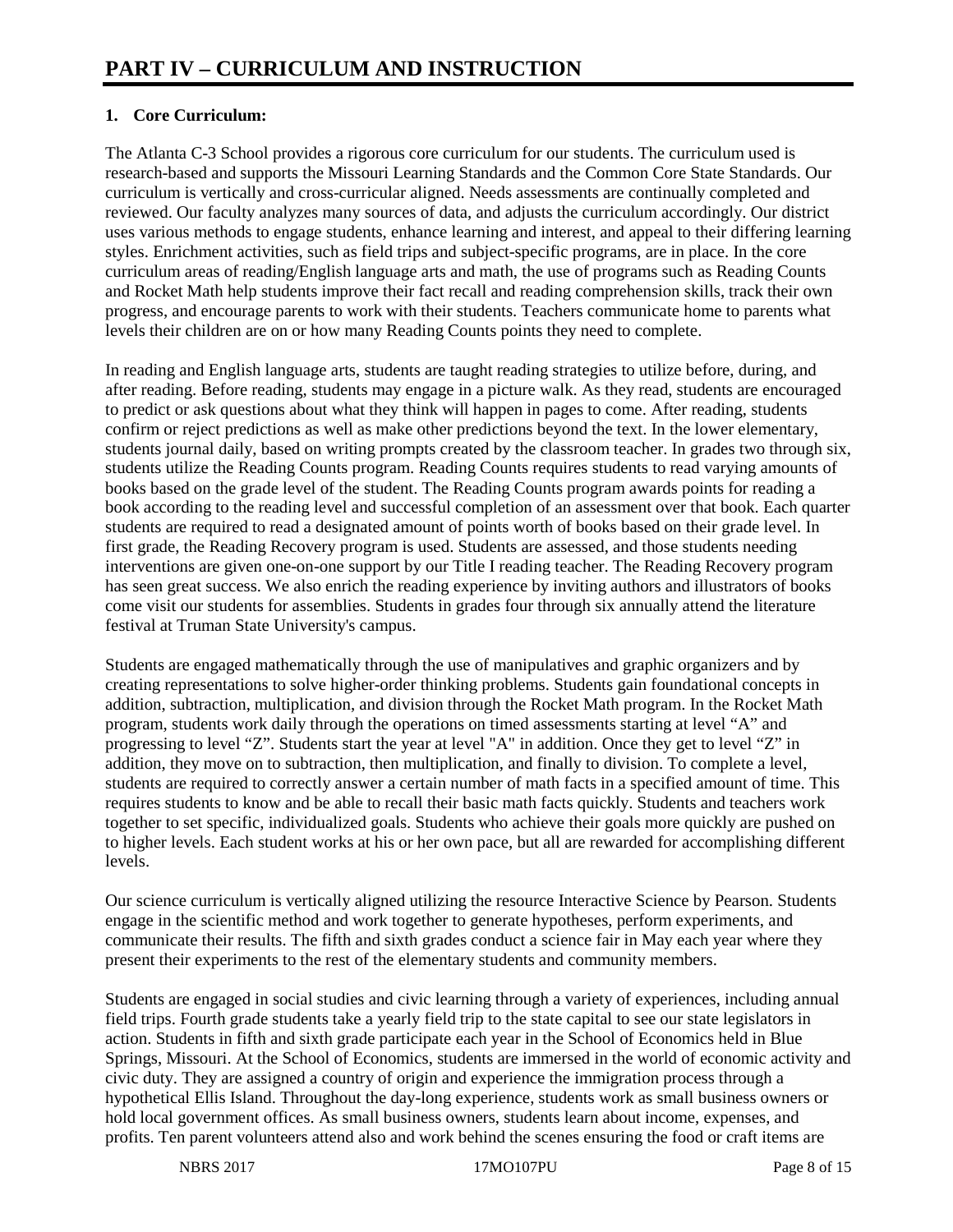produced correctly and according to recipes or instructions. At the School of Economics, students collaborate with students from districts throughout the state. It is an excellent opportunity for parents to get involved in a hands-on learning experience with their children.

## **2. Other Curriculum Areas:**

Aside from having a rigorous core curriculum, it is our belief that our district also offers an outstanding list of non-core classes to our students which include: art, music, library, physical education (P.E.), computer skills, and guidance. Kindergarten through sixth grade attends art, music, library, and P.E. twice a week for thirty minute sessions. Kindergarten through sixth grade has computer skills class and guidance time with the counselor once a week for thirty minutes. We believe that these non-core classes enable our students to acquire essential skills and knowledge to be successful, both academically and in life outside of school.

Kindergarten through sixth grade students create and display artwork during the annual winter program and at the annual spring music concert. Fine art lessons are designed to help students learn the procedures, skills, and techniques it takes to create works of art and to be innovative. These lessons also teach students to learn from mistakes and to have perseverance, which are among the most important traits in successful citizens. Teachers here at Atlanta C-3 strive to teach students the skills and techniques needed to explore and maximize the potential of their creativity.

The music program of Atlanta C-3 performs twice annually, once during the holiday season and another at the conclusion of the school year at the spring program. These performances give elementary-aged students an opportunity to be a part of a play, musical, or chorus of singers to showcase what they have learned throughout the year for their families and the community. These performances are well supported by the community: the gymnasium is completely full for each performance. The fifth and sixth grade band participates in the spring performance as well. This band practices three times a week for forty minutes per session. Students are taught the fundamentals of note reading and the basics of rhythm and instrument handling and care. Students are encouraged to practice their instruments at home under parental supervision for at least two hours per week. Thirty-three percent of our fifth and sixth grade students participate in the band. The instruction students are given in fifth and sixth grade prepares them for their first year of junior high band in seventh grade. For the past three years, we have had 100% retention from sixth grade band into seventh grade junior high band.

In the library, students take time to sit down and read. Students can search for books that capture their interest. Younger students are taught how to use the Dewey Decimal System. In order to learn how to use the system properly and keep our library organized, incoming students are assigned a partner to help them find and check out books. Our librarian also uses each grade's library time to read aloud to students. The librarian often reads a book related to something they are learning in another subject area. During the library time, students are encouraged to take Reading Counts assessments over books they have read. Through the Reading Counts program, staff obtains accurate data as to what reading level students are on. Our librarian assists students in finding books that they are interested in at or slightly higher than a student's reading level. Our librarian hosts a book fair annually.

The physical education program keeps students active and engaged. Students work to reach national fitness goals in the President's Challenge. Our physical education teacher works with the American Heart Association on Jump Rope for Heart and Hoops for Heart programs. Through these two programs, students learn the rewards of healthy living. All students Kindergarten through sixth grade participate in a track and field day at the end of the year.

Computer and technology skills are taught at an early age. Different ages of students utilize their keyboarding time in different ways. Kindergartners work on key recognition for letters in the alphabet and manipulating the controls on the computer. As students get older, they spend time in keyboarding typing written works they have produced during the English language arts portion of their day. They learn to utilize tools and resources on the computer in a productive, appropriate, and efficient manner.

NBRS 2017 **17MO107PU** Page 9 of 15 Atlanta's guidance department follows Missouri's K-12 comprehensive guidance program. The guidance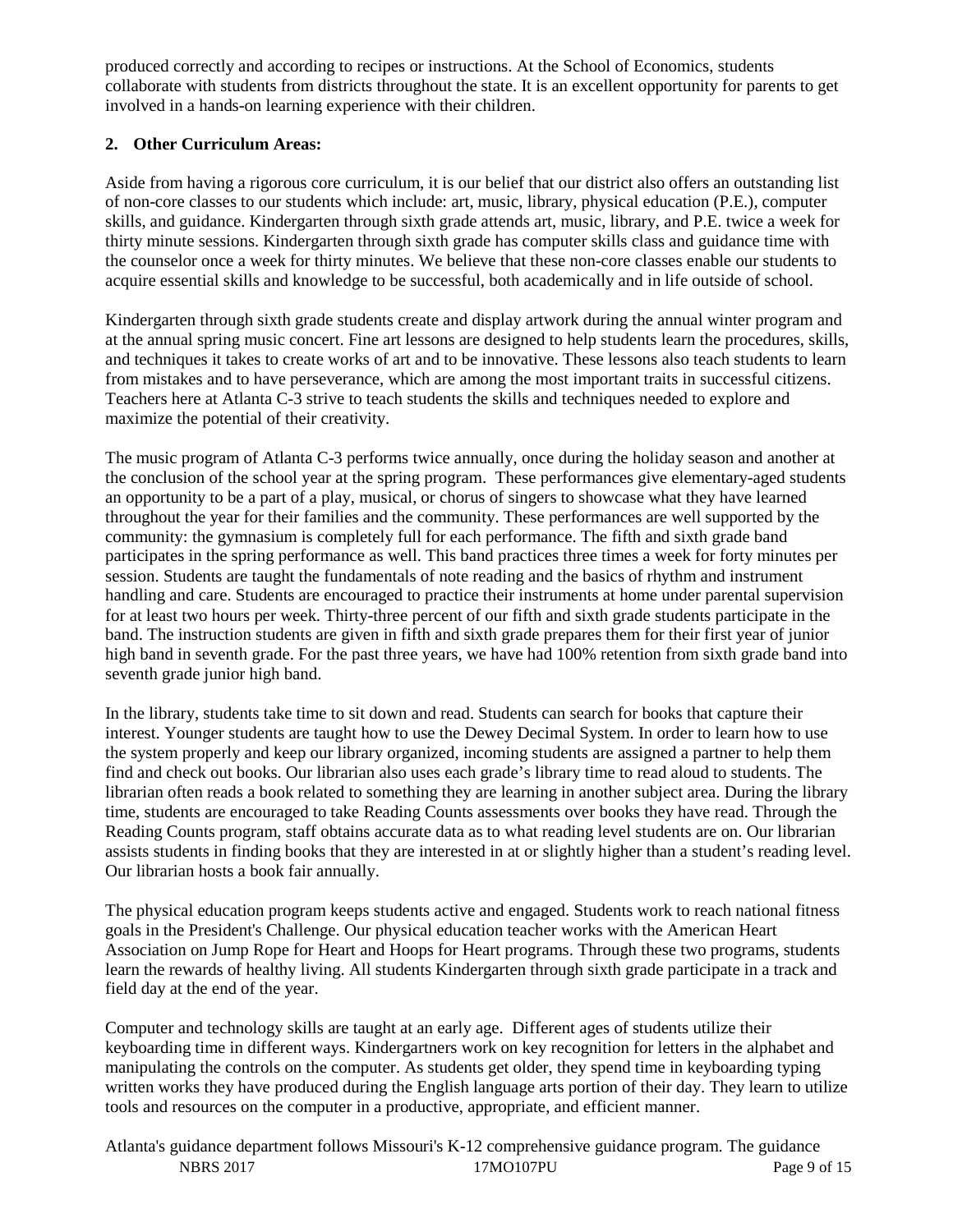program offers the following to all students: individual student planning, responsive services, system support, and school counseling curriculum. It addresses the needs of all students by facilitating their academic, career, and social/emotional development along with creating a positive and safe learning environment in our school. The counselor works with the students to help them learn the social and behavioral skills they need to be successful and to help build character.

#### **3. Instructional Methods, Interventions, and Assessments:**

Every student at Atlanta C-3 is unique. Each has diverse and individual needs that must be addressed in order to be successful in the classroom setting and achieve instructional goals. In order to ensure the success of our students, our district uses various instructional methods, such as incorporating technology into the classrooms; using rigorous, comprehensive assessments; and coordinating interventions such as Title I, reading recovery, and At-Risk.

Teachers at Atlanta C-3 use diverse instructional methods from the use of technology in all subjects with the use of manipulatives. Teachers incorporate as many methods of instruction as possible in order to reach all students. The very foundation of our technology use involves our school superintendent ensuring that we have as much bandwidth and internet access that we could possibly need, which, in rural areas, can sometimes be hard to come by. Students can obtain computers for any type of assignment from the multiple laptop carts that our school possesses. Each classroom is equipped with a SmartBoard, and many teachers utilize them in almost every lesson. Students use the SmartBoard to demonstrate their knowledge of any given skill they may be studying. This encourages students to take ownership of their knowledge and learn to present it to others. Classroom teachers utilize whole group instruction, small group instruction, individual instruction, guided practice, and independent practice on a daily basis. Teachers strive to make the subject matter interesting and relative for their students.

We are fortunate at Atlanta C-3 to have many types of interventions available. For each intervention, communication with the parents is vital to the success of the student. We cater the intervention to the needs of each specific student. We have a Title I reading teacher as well as a Title I math teacher. These Title I teachers stay in constant communication with the classroom teachers to identify any students who could possibly benefit from more assistance and support. Both Title I teachers spend their day giving one-on-one instruction to these identified students. Title I teachers utilize two different methods for intervention: pull out and push in. As stated before, each student's needs are unique. Our Title I teachers assess whether the student would be more successful by being pulled out for one-on-one instruction or by staying in the classroom while the Title I teacher is 'pushing in' the classroom and helping the student.

Our classroom and Title I teachers work closely together to identify students who could benefit from the reading recovery program each year for first grade students. This program has a very high success rate for closing the achievement gap for students who are lagging behind in reading. As student's progress through grade levels, upon reaching fourth grade, we have mandatory tutoring if they are behind in reading, facilitated by a highly qualified teacher. This ensures that every student is reading on grade level or higher at the conclusion of fourth grade.

Another intervention method that Atlanta C-3 utilizes is employing a full-time At-Risk coordinator. This individual monitors grades and attendance data to identify students who could need extra help and provides that student with the time for getting work done or the strategies and resources he or she needs to make the improvements on his own. The At-Risk coordinator works closely with parents to communicate what interventions the school is implementing and what interventions they could do at home to help the student be successful.

Assessments used at Atlanta C-3 are crucial to the success of students. Our Title I teachers assess students at the beginning of the year in reading and math. This early assessment provides baseline data for teachers and students to set goals for the upcoming year. Students are assessed in many different ways throughout the year from such things as daily quizzes to chapter and unit tests. Data from these tests help drive instruction in the classroom. Classroom teachers also utilize sample MAP assessment questions that are provided on the Missouri Department of Elementary and Secondary Education website. Students are continually encouraged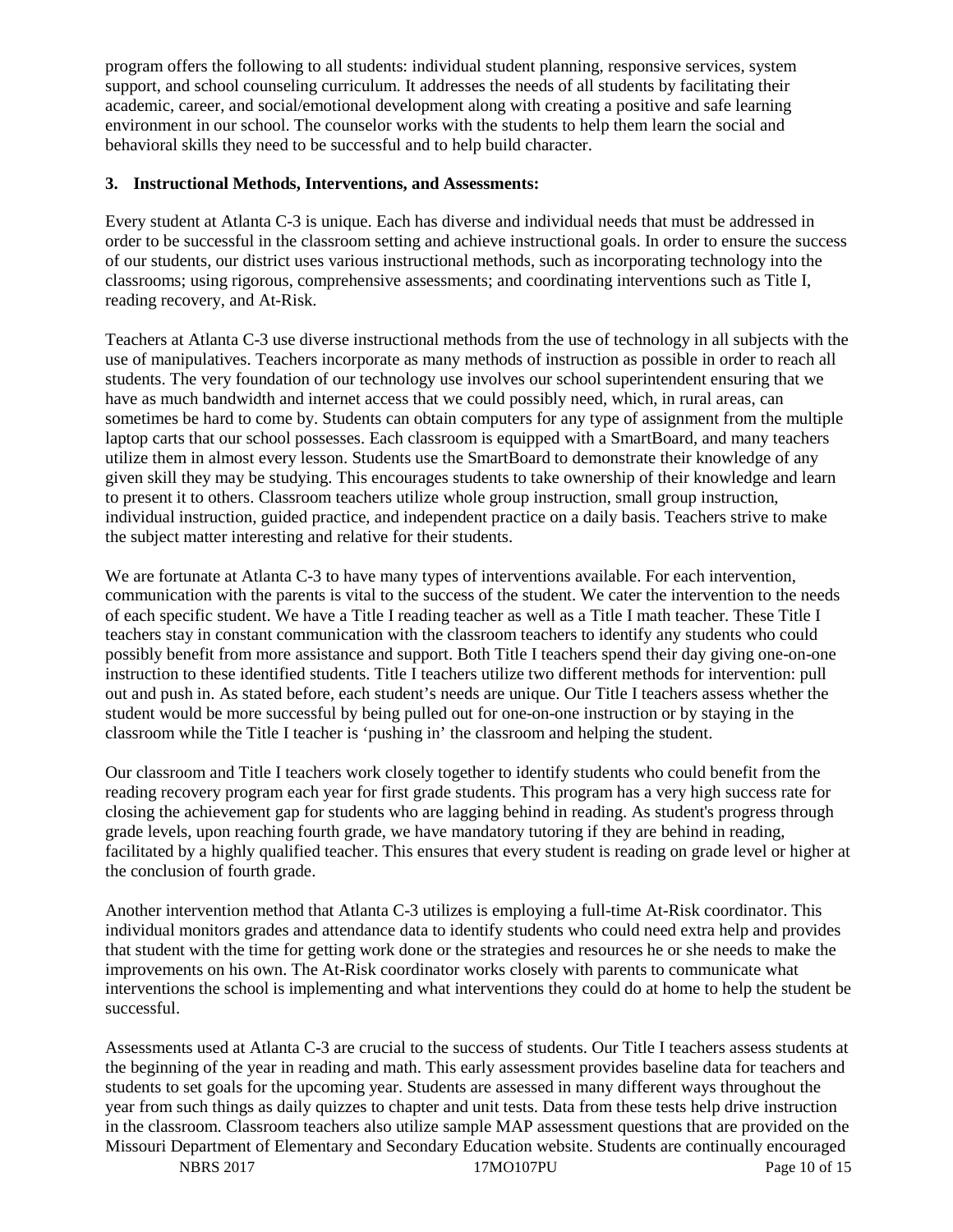to do their best on any assessment that is put in front of them. The elementary teachers do an excellent job of motivating students.

Our elementary participates in collaborative work through the Northeast Regional Professional Development Center (RPDC). The elementary is divided into two data teams: Kindergarten, first and second grades are one team and third, fourth, fifth, and sixth grades are the other data team. These data teams meet once per month to discuss data and to formulate common assessments that are used to vertically align our math department. We submit pre-, mid-, and post-tests five times per school year, through our data teams, to the Northeast RPDC.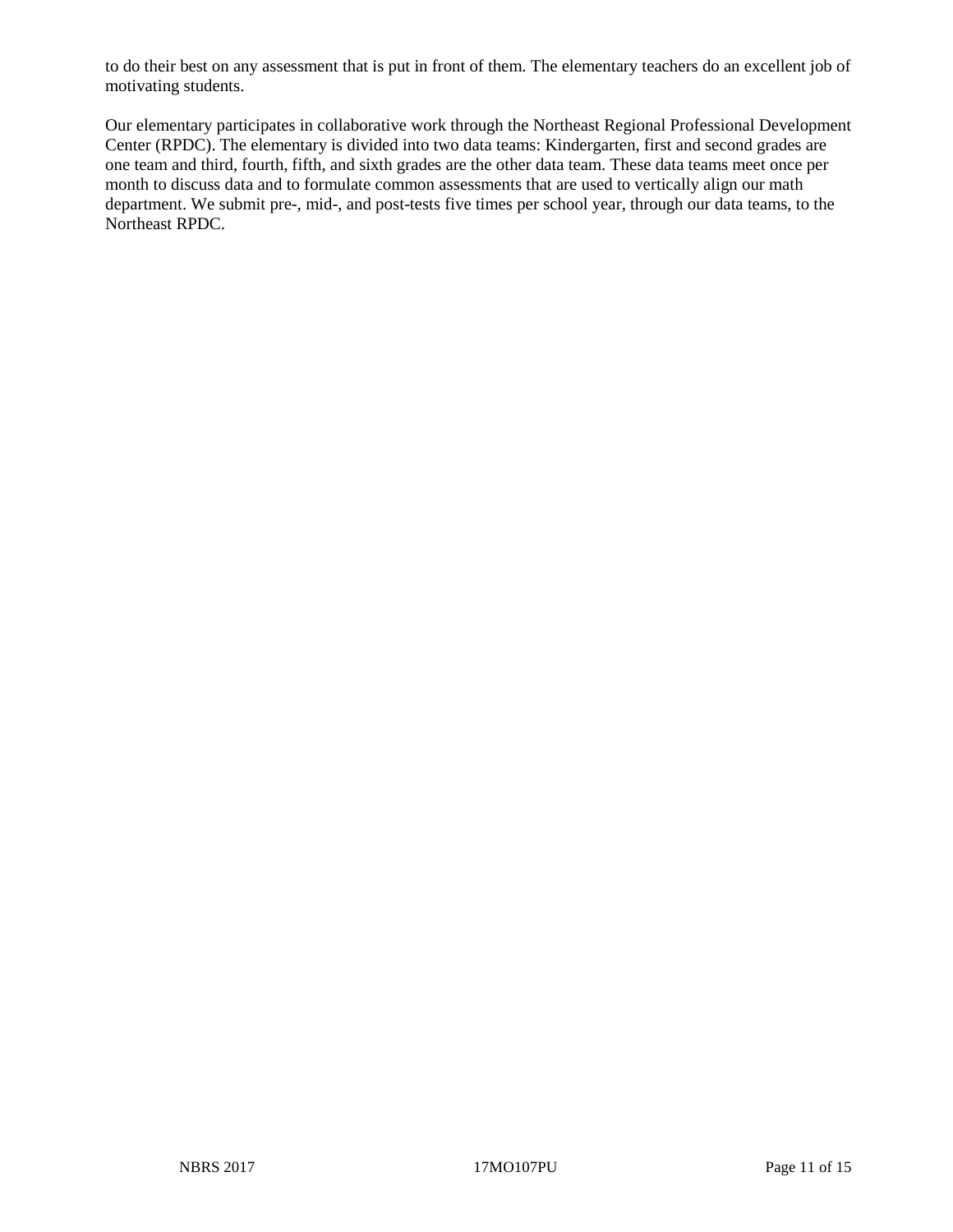# **1. School Climate/Culture:**

Every staff member in our district plays an important part in providing a positive climate to meet the needs of our students. Our bus drivers' positive remarks to the children in the morning as they step onto the bus, the administration and teachers who greet the students by name as they walk in the door, and the cooks who provide breakfast with smiles and friendly comments are all examples of the positive climate at Atlanta C-3. We function as a family, and our role is to make sure we do whatever it takes to promote a positive learning environment for the students and help each of them get the best education possible. Most of the district employees know the names of all the students and take responsibility for their success. Our students feel important and are therefore properly motivated to succeed.

The teachers feel a deep responsibility to provide the very best education for each student. The administration supports the teachers to help them make the students successful. The teachers of Atlanta C-3 do not look at their position as just a job. Several of our teachers grew up in Atlanta. All teachers understand that, as a staff, we need to do what it takes to ensure that students succeed at whatever they do. When the teachers look at the students they do not just see students sitting in the classroom; they see a nephew, niece, or the child of one of their friends. The coaches of athletic programs and the sponsors of school clubs provide the best learning environment that they can at all times. Students show up to school activities in support of their fellow classmates. We believe that this is a direct reflection of our school district's positive atmosphere.

In addition to providing a positive learning environment for our students, the district also strives to ensure that the climate of the school for teachers is as good as it can be. Teachers are treated with respect and are considered the expert on education for their subject and grade level. The administration supports the teachers and listens to their needs, providing assistance and resources when necessary. The principal and superintendent are present in and around the building throughout the day and at all school-sponsored activities. The administration has an open-door policy; and teachers, parents, and students feel comfortable talking with them. Parents and parent organizations, such as the PTO, support the teachers and the administration by bringing in treats for the teachers during National Education Week and acknowledging days that celebrate the counselor, principal, and others.

## **2. Engaging Families and Community:**

The Atlanta C-3 School engages community members and families of students in various ways. Some of the techniques the district uses to include the community and students' families in the school environment include the Parents as Teachers program, our annual back-to-school picnic, parent/teacher conferences, and Title I family nights. Our district also has parents who are involved in various committees at school, ranging from the wellness committee to the Title I Schoolwide planning committee, the Comprehensive School Improvement Plan (CSIP) committee, PTO, and the booster club.

The Parents as Teachers (PAT) program reaches out to families with children ages birth to five who live in the district. This program consists of screenings and regular meeting activities. The PAT director and the families meet in the homes of the students or at the school as a group so parents can network with one another.

Every year in March, the school reaches out to families of incoming kindergartners and hosts a kindergarten round-up to help get the incoming students ready for kindergarten in the fall. Prior to the first week of school, the kindergarten teacher hosts a kindergarten camp. The camp takes place over a few days and lasts for three hours each morning. Here, students and parents get a small taste of school. On the first day, students and parents get a booklet with the faces, names, and job descriptions of the staff members who will be working with their students that year. Then the students stay at school with the teacher while the parents go home for a short period of time, which helps with the transition to school.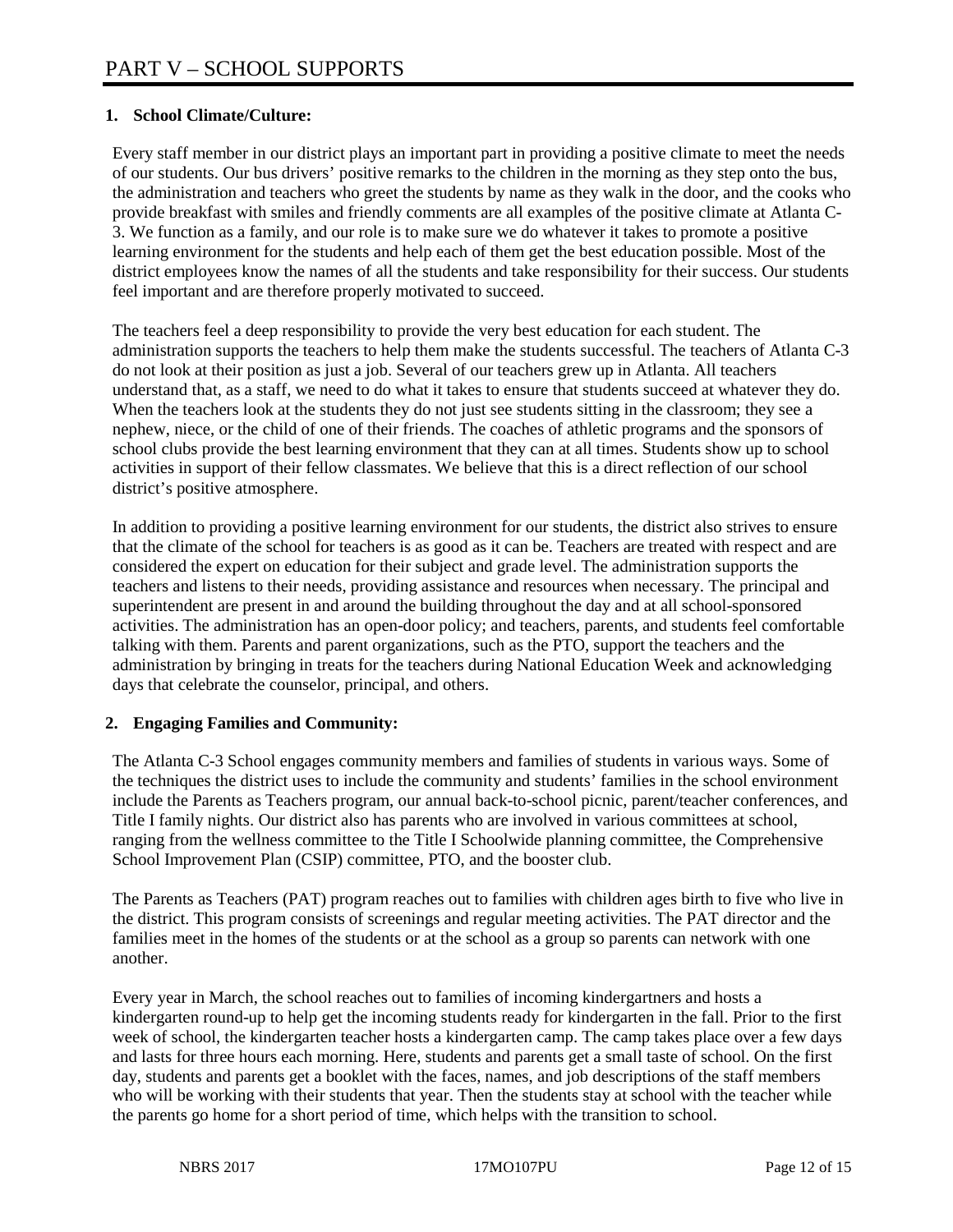The second week of school, the school board hosts a back-to-school picnic where they barbecue for the community. The teachers serve the food. In addition to meeting and greeting families and community members, information is distributed at the picnic: how to apply for and enroll in the Free and Reduced Lunch program, the A+ program, and our local after school program called Hornet Club. The school also hosts Title I family nights where teachers, students, and parents come together to have fun doing activities and discussing the importance of reading and other curriculum areas.

In October, we host parent/teacher conferences. While these are the only conferences held, staff members work hard throughout the year to communicate with parents as often through face-to-face conversations, over the phone, classroom newsletters, or the school newspaper "The Buzz." Teachers send home the results of the Discovery Education testing in reading, math, and science quarterly. Parents are given a clear picture of how their student is achieving. The school sends out information and reminders to parents through Textcaster. The school encourages the use of its facilities to all students, whether it is the summer baseball association or the elementary booster club, basketball program, or summertime traveling softball teams. Feeling comfortable at the school and feeling supported by the educators when it comes to activities encourages students to succeed academically as well.

#### **3. Professional Development:**

Professional development at Atlanta C-3 is a team effort. Administrators and teachers share the responsibility of professional development. Each year the professional development committee sends out a needs survey to the teachers. The committee breaks down teacher responses to see what direction staff members want to take professional development the following year. As a committee, staff members research the topics that were the results of the needs assessment and figure out how to apply those topics to our school. As a certified staff, we meet once a month for a full day of teacher in-service. For the past four years, professional development has isolated curriculum as one of its main focuses. We first looked at English language arts and mathematics and attempted to incorporate these two subjects into everything we did at Atlanta C-3. Whether it is music education or art education, we attempt to bring English Language Arts and math to life in every subject.

We utilize the opportunities presented by the Northeast Regional Professional Development Center (RPDC) located on the Truman State University campus. Through the Northeast RPDC, the Atlanta C-3 Elementary participates in collaborative work with a focus on data teams concentrated on math for kindergarten through sixth grade. Through these data teams, teachers work continuously to allow data to drive instruction. Through the collaborative work program, teachers vertically align assessments so that, from year to year, students are comfortable with testing practices. Types of data collected are pre-, mid-, and post-tests for units taught. Northeast RPDC has come to our school and taught teachers the essentials of student learning objectives and how to apply data-driven instruction in the classroom.

Since our English language arts and math curriculum have been enhanced, the school has started to focus on science. Teachers have worked on creating cross-curricular units to incorporate Science into multiple classes. Professional development goals have been centered on student achievement and best practices for teachers. Through professional development, teachers have worked hard to ensure that their curriculum is the best that it can be. Their curriculum is aligned to the Missouri Learning Standards to ensure that the activities and the methods used inside the classroom engage the students. They are also working to incorporate technology into their curriculum and to let their instruction be driven by data.

## **4. School Leadership:**

At Atlanta C-3, leadership can be found in many areas of the school. Aspects of leadership at Atlanta C-3 can be observed through the school board, administration, teachers, and students. Each group plays a separate, but equally important, role in the leadership of our school.

The heart of the leadership begins with the school board. This is a group of citizens who are dedicated to the success of our students. School board members are actively involved in other capacities with the school; most are parents, some are in the booster club, and some help coach the fifth and sixth grade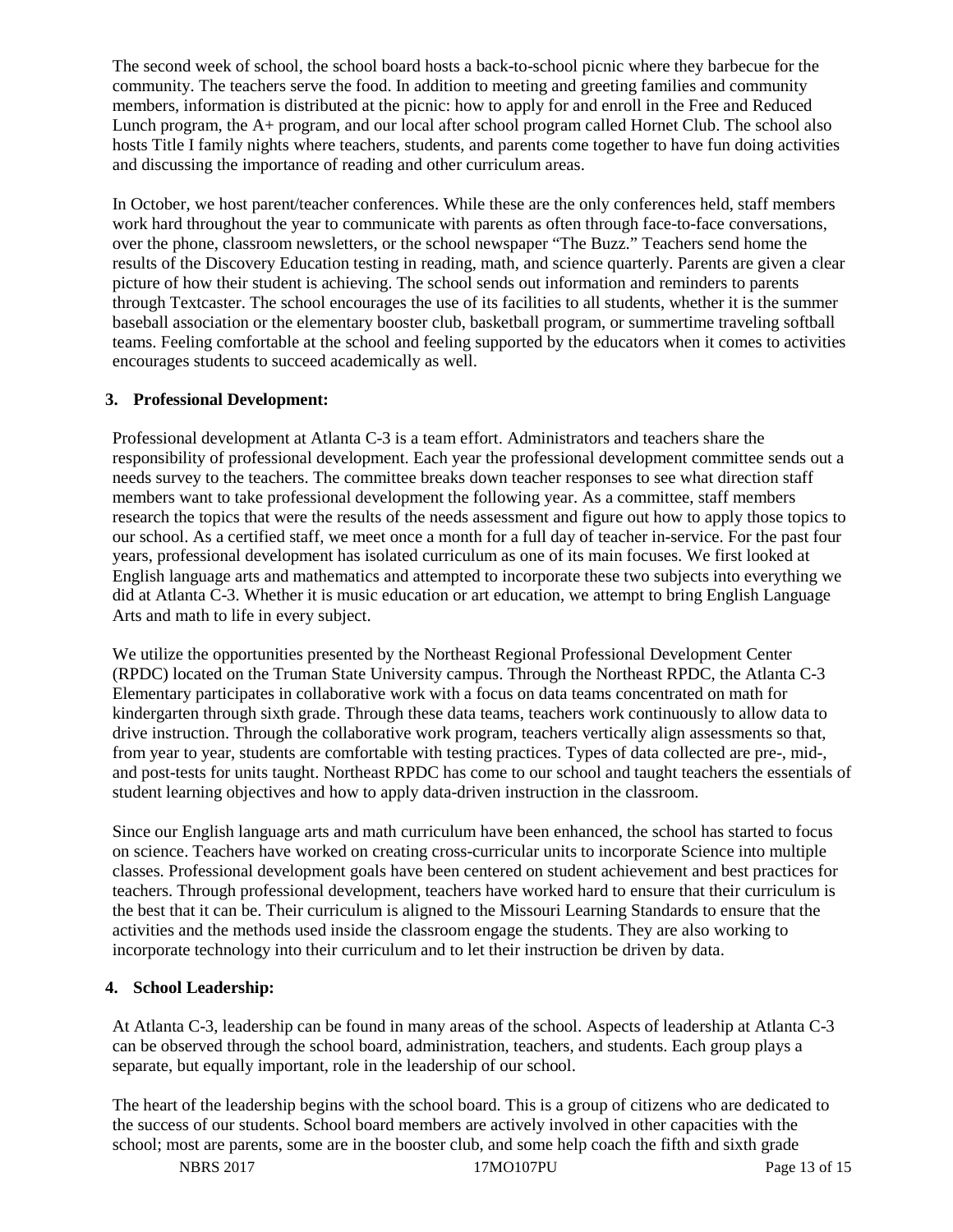basketball teams. The school board has an outstanding level of trust with the superintendent, who has the big picture in mind at all times. The superintendent passes on that same trust to the principal. The superintendent and principal do what is best for students. The principal works closely with the federal programs coordinator and data manager to analyze data and work with staff on the direction in which curriculum and instruction should flow. The principal plays a role as a teacher leader in professional development. The principal visits the classrooms regularly, at least eight times per year for formal evaluations, to assess teacher effectiveness. He then helps teachers come up with various classroom strategies or teaching methods as needed to ensure the success of students.

The teachers also play a role in the leadership. Our experienced teachers volunteer their time to serve as mentors in our mentoring program for beginning teachers. The mentor/mentee teachers meet monthly throughout the year. At these meetings, they discuss topics that pertain to certain times of the year. For example, in August, they discuss parent/teacher communication, the back-to-school picnic, lesson plans, and introducing the new teacher to faculty and staff. These teachers keep a log of what topics they discussed. Any teacher is welcome to be on any committee that interests him or her. The school district does not limit teacher involvement in anyway. Teachers serve in leadership capacities on various committees. Teachers on the professional development committee help guide teacher in-services and staff training throughout the school year. Faculty and staff strive to be role models, not just as a philosophy, but as a daily practice.